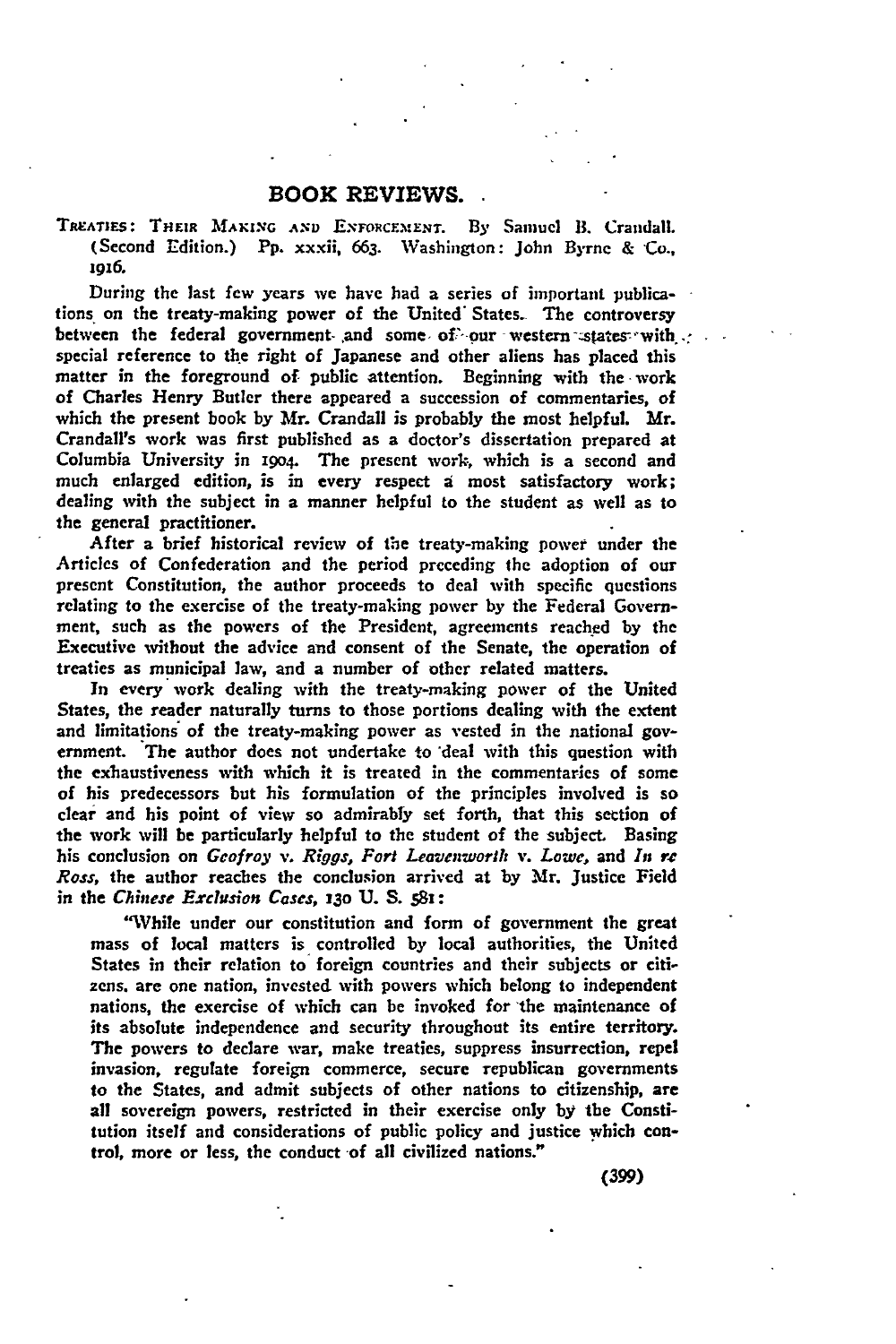One of the most valuable features of the work from the point of view of the special student is the exhaustive digest of the decisions of American courts construing treaties. This digest is arranged **by** countries in alphabetical order and makes it, therefore, comparatively easy to refer to any judicial decisions relating to treaties entered into between the United States and any other countries of the American continent, of Europe, or of Asia.

The great value of Mr. Crandall's work is that he has thoroughly digested the material and has in comparatively small space placed before the student and the practicing lawyer a succinct, clear exposition of the principles governing the formation and interpretation of treaties. The teaching, as well as the legal profession, owe him a real debt of gratitude.

*L. S. Rowe.*

*Wharton School, University of Pennsylvania.*

**FORss, RuLEs AND GENERAL** ORDERS **IN BANKRUPTCY.** Marshall **S.** Hagar and Thomas Alexander. Second edition **by** Marshall **S.** Hagar. **Pp.** liv, go0. Albany, N. Y.: Matthew Bender & Co., Inc., 1916.

The first edition of this now standard work appeared just at the time the igo Amendments of the Bankruptcy Act of i898 became effective. A great advance has been made in bankruptcy administration since then; the Supreme Court has settled many mooted questions; and its decisions, as well as those of the Circuit Courts of Appeals, have pointed the way to a broader interpretation of a remedial statute. The Official Forms were found inadequate, indeed several have been held insufficient and demurrable, so the need for a full set of forms official' and supplementary, became apparent, as evidenced **by** the immediate and general reception given this collection. The changes in the practice under the Amendments of **i9go** called forth this second edition. Many forms have been added, and the annotations supplemental to the forms correspondingly revised and **ex**tended to include the most recent decisions, 'making this the most complete collection of forms available.

The arraugement follows tha' of the earlier edition, and is well adapted<br>the needs of the profession. A new feature, which should prove to the needs of the profession. useful and a time saver to the bankruptcy practitioner, is a time table of procedure showing the times allowed for the various proceedings, with appropriate references to the Act, Rules or General Orders. The book also contains the Bankruptcy Act of 1898, with all its amendments, and the Bankruptcy Rules of the District Courts in the important centers, giving the work a special local value in those districts.  $C. L. M.$ 

THE LAW OF UNINCORPORATED ASSOCIATIONS AND SIMILAR RELATIONS. By Sydney R. Wrightington. **Pp.** xxxvi, 486. Boston: Little, Brown **&** Co., **i9x6.**

Mr. Wrightington's work is the result of practical experience in a field of law which may before long be marked off as a separate domain,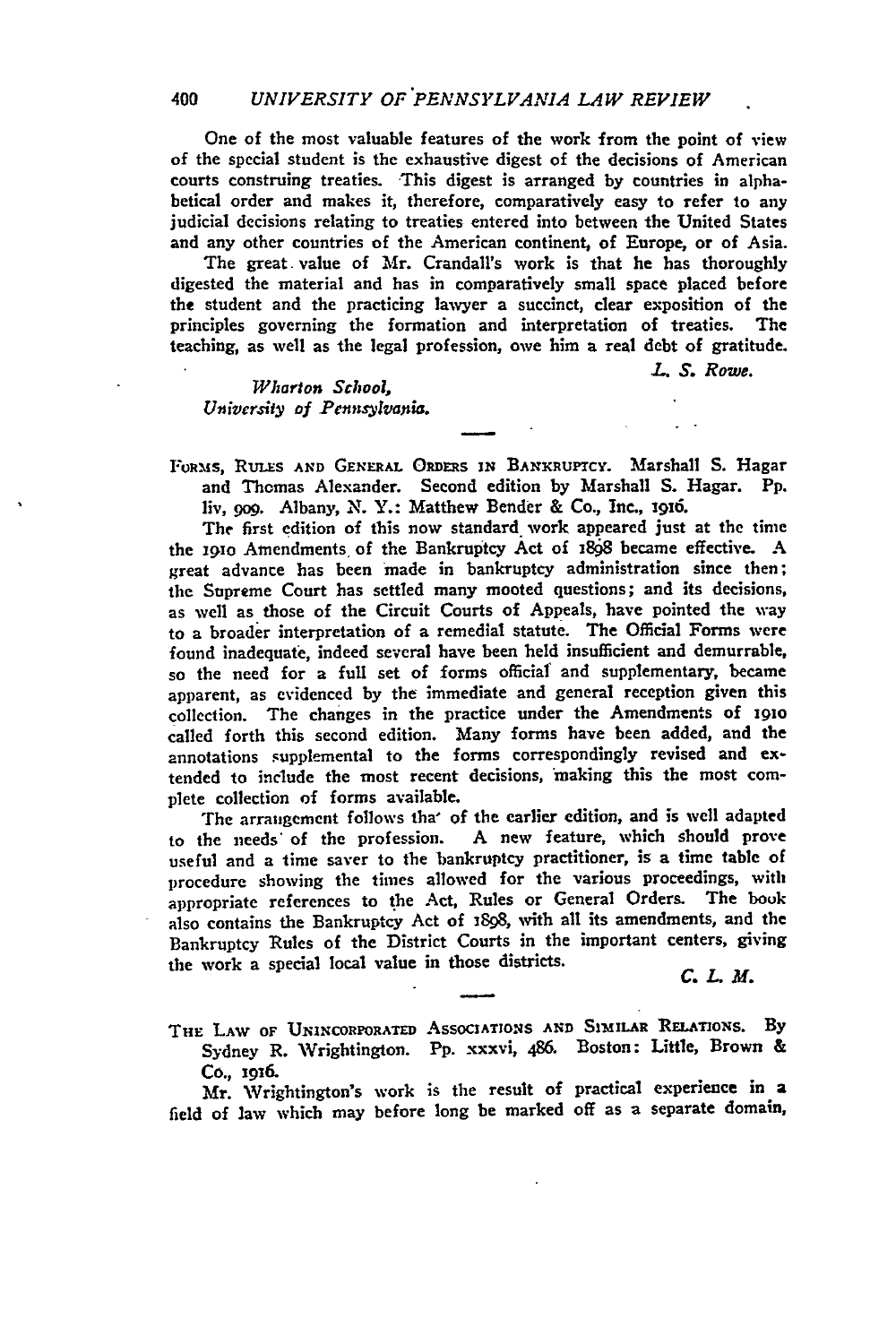hctween partnerships, trusts and corporations, with its own peculiar system o( obligations, rights and tenures. As in all times so in our own the pressure of economic environment is constantly producing new forms of legal being, created to evade or avoid obstacles put in the way of business development, and the numerous regulations and taxes imposed upon corporate organizations offer an incentive for trying to formulate some other efficient vehicle for group enterprise with limited liability. Although Massachusetts lawyers have made more frequent use than we have in Pennsylvania of the device of transferable certificates of beneficial interest in a property **held** or enterprise managed **by** trustees, it has been known here for many years; the Bullitt Building in South Fourth Street in Philadelphia is owned under exactly such an arrangement, devised **by** the late Richard **C.** Dale, to whose fertile brain Philadelphia is grateful for many legal forms. Mr. Wrightington's book gathers together what law there is to be found interpreting the rights of members of such an association and of its creditors, and the law on related subjects such as car trusts, voting trusts, underwritings of securities, and underwritings of insurance, showing the common elements between these subjects and their relation to and difference from the law as to agency, partnership and trust. There is a useful appendix giving the text of some actual trust deeds in important enterprises which have been the subjects of litigation but are not accessible to most attorneys; among them are the Standard Oil trust agreement and the Copley Square trust; there are also model forms for similar deeds for a holding .company, an industrial enterprise, and other **purposes.**

*S.R.*

THE NEW AMERICAN GOVERNMENT AND ITS WORK. By James T. Young. **Pp.** xi, **663.** New York: The Macmillan Company, **i9x5.**

This work, written as one of a series of social science text-books, fills a long-felt gap in the literature of the subject. Though its primary object is to supply a text-book to the students of government in the Wharton School of Finance and Commerce of the University of Pennsylvania, the work is so constructed that it well serves as an admirable source **of** reliable information to that ever-increasing number of modern citizens who desire something more than the superficial knowledge of the structure and purposes of American government formerly considered sufficient for **all** but statesmen and professional politicians. With the development of a national regulative policy **by** means of which the hand of federal authority is stretched out to touch the most intimate affairs of the every.day business man, a new interest has been awakened in political science. Men want to know "why" and "how far" and readily **turn** to someone who can tell them in a way they can easily understand. Moreover in this work of Dr. Young's the fundamental principles are so dearly expressed and so amply fortified and illuminated **by** references and citations, that the **consti**tutional lawyer also may well turn to it for authority. It fulfills all three functions admirably.